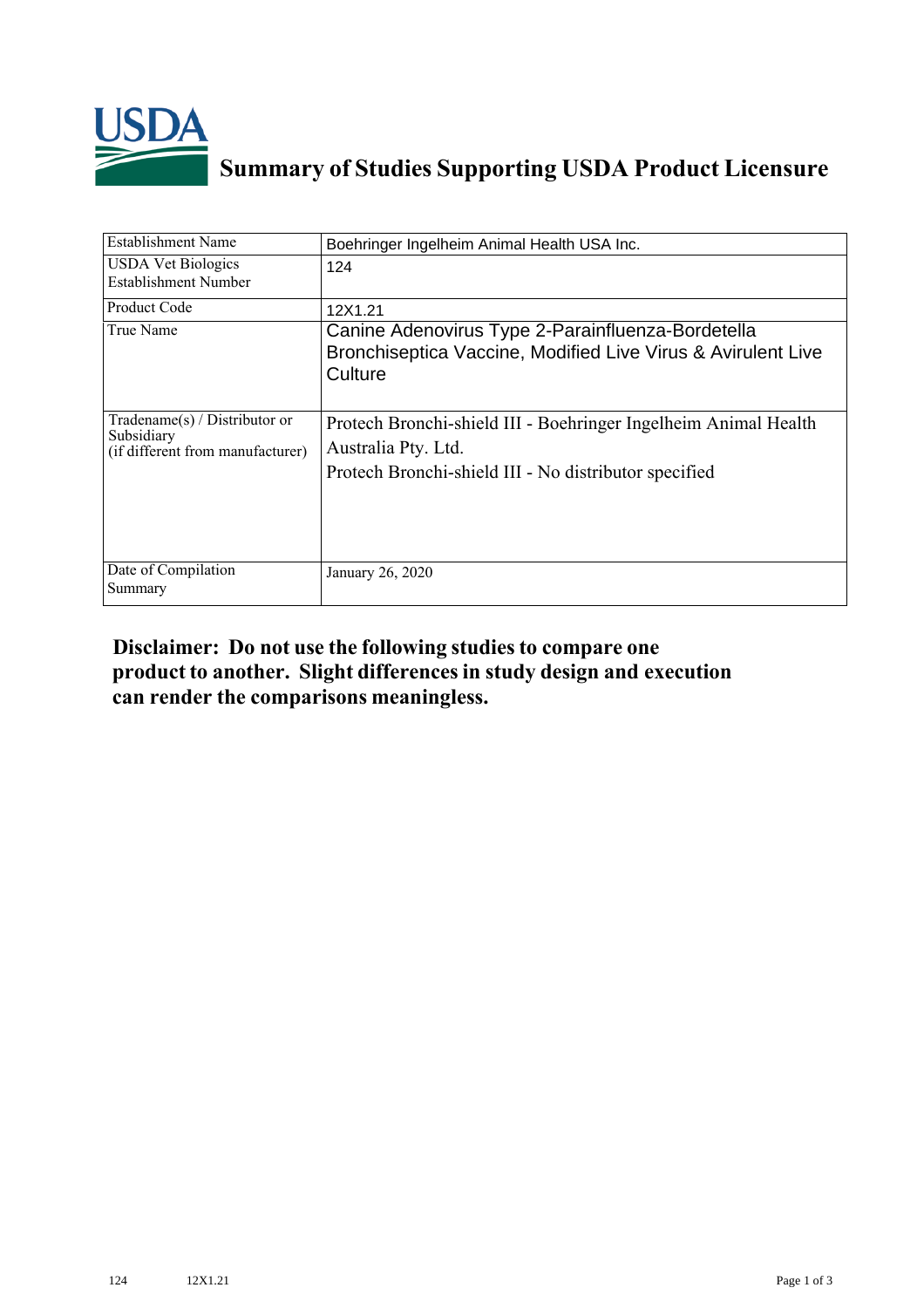| <b>Study Type</b>              | Efficacy                                                                                                                                                                                                                                                                                                                    |  |  |  |
|--------------------------------|-----------------------------------------------------------------------------------------------------------------------------------------------------------------------------------------------------------------------------------------------------------------------------------------------------------------------------|--|--|--|
| <b>Pertaining to</b>           | Bordetella bronchiseptica                                                                                                                                                                                                                                                                                                   |  |  |  |
| <b>Study Purpose</b>           | Demonstration of efficacy against Bordetella bronchiseptica                                                                                                                                                                                                                                                                 |  |  |  |
| <b>Product Administration</b>  | Intranasal                                                                                                                                                                                                                                                                                                                  |  |  |  |
| <b>Study Animals</b>           | Canine                                                                                                                                                                                                                                                                                                                      |  |  |  |
| <b>Challenge Description</b>   |                                                                                                                                                                                                                                                                                                                             |  |  |  |
| <b>Interval observed after</b> |                                                                                                                                                                                                                                                                                                                             |  |  |  |
| challenge                      |                                                                                                                                                                                                                                                                                                                             |  |  |  |
| <b>Results</b>                 | Study data were evaluated by USDA-APHIS prior to product<br>licensure and met regulatory standards for acceptance at the time<br>of submission. No data are published because this study was<br>submitted to USDA-APHIS prior to January 1, 2007, and APHIS<br>only requires publication of data submitted after that date. |  |  |  |
| <b>USDA Approval Date</b>      | June 16, 1994                                                                                                                                                                                                                                                                                                               |  |  |  |